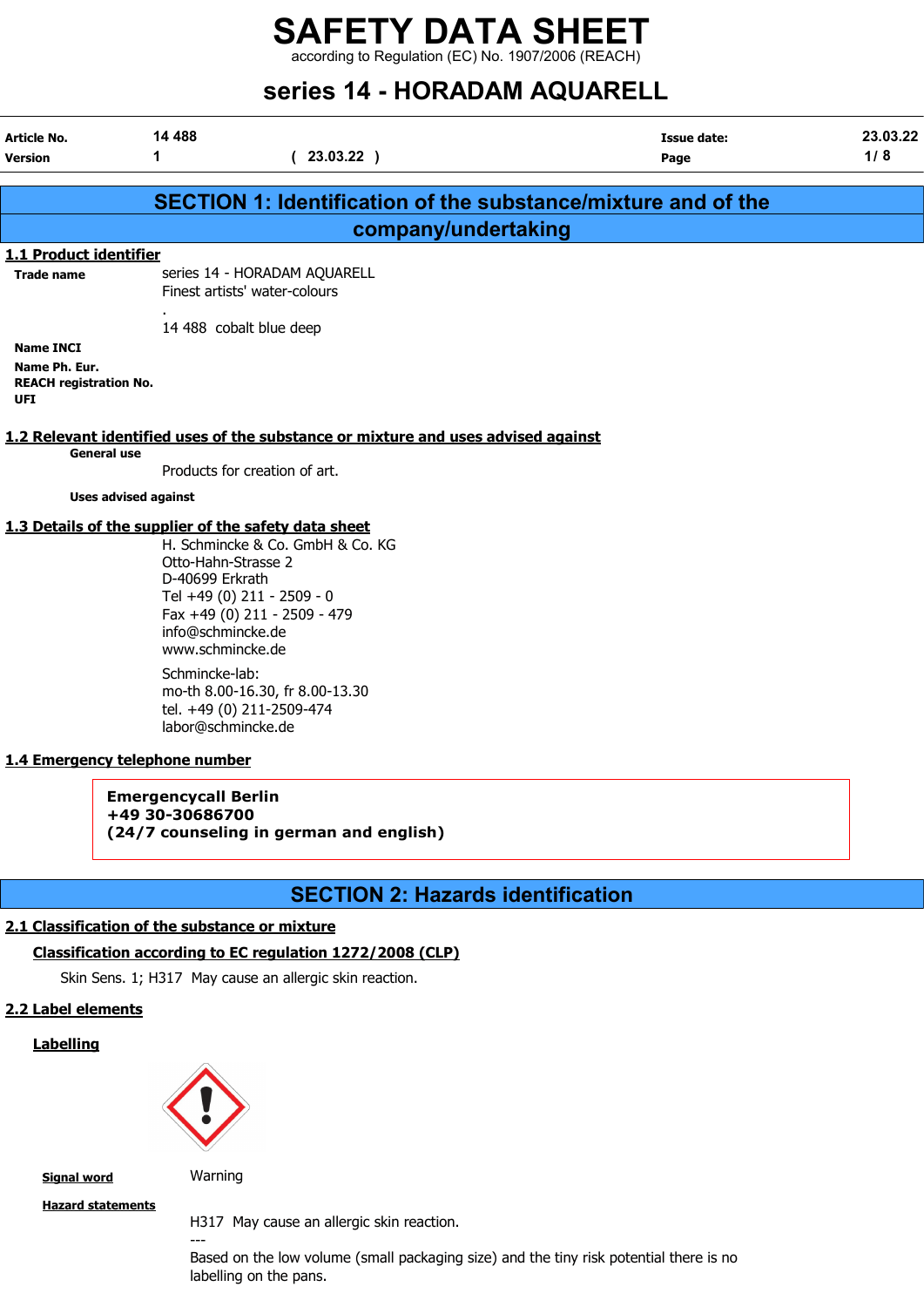according to Regulation (EC) No. 1907/2006 (REACH)

## series 14 - HORADAM AQUARELL

| Article No. | 14 488 |          | <b>Issue date:</b> | 23.03.22 |
|-------------|--------|----------|--------------------|----------|
| Version     |        | 23.03.22 | Page               |          |

Safety precautions

P302+P352 IF ON SKIN: Wash with plenty of water/soap.

Hazard components for labelling

Special provisions concerning the labelling of certain mixtures

#### 2.3 Other hazards

#### SECTION 3: Composition/information on ingredients

#### 3.1 Substances

Chemical characterisation

pigment gum arabic Water CAS-Number EINECS / ELINCS / NLP EU index number Customs tariff number REACH registration No. Hazchem-Code CI-Number PB74

#### 3.2 Mixtures

Substance 1

Cobalt zinc silicate blue phenacite: 25 - 50 % CAS: 68412-74-8 REACH: 01-2120756267-47-0000 Skin Sens. 1; H317

Additional information

#### SECTION 4: First aid measures

#### 4.1 Description of first aid measures

#### General information

If you feel unwell, seek medical advice (show the label where possible).

#### In case of inhalation

No special measures are required.

#### In case of skin contact

Thoroughly wash skin with soap and water.

Seek medical attention if irritation persists.

#### After eye contact

In case of contact with eyes, rinse immediately with plenty of flowing water for 10 to 15 minutes holding eyelids apart. Seek medical attention if irritation persists.

#### After swallowing

Rinse mouth with water. Let water be drunken in little sips (dilution effect). If you feel unwell, seek medical advice.

#### 4.2 Most important symptoms and effects, both acute and delayed

#### 4.3 Indication of any immediate medical attention and special treatment needed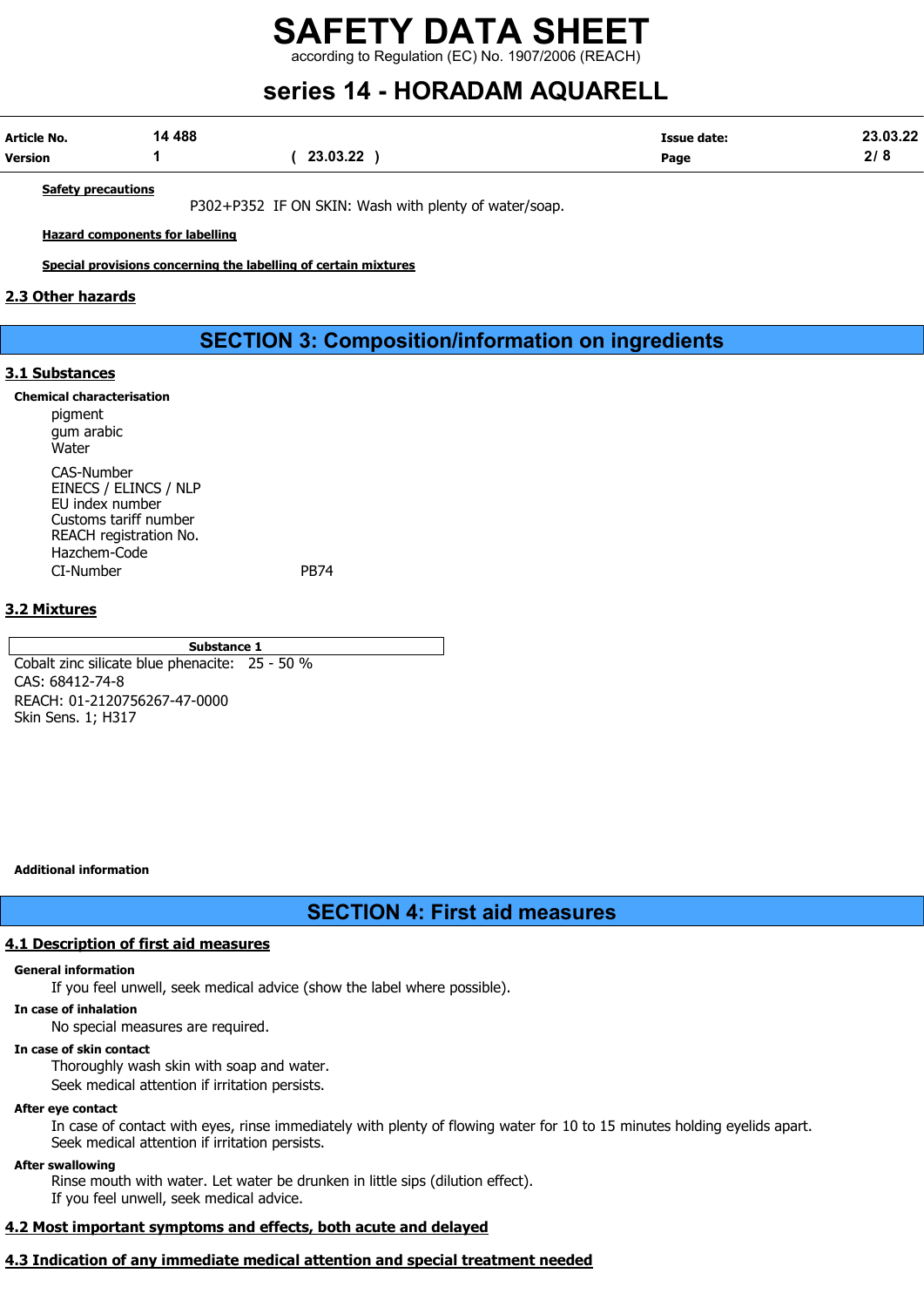$\lim$  to Regulation (EC) No. 1907/2006 (REACH)

### series 14 - HORADAM AQUARELL

| Article No.    | 14 488 |          | Issue date: | .03.22 |
|----------------|--------|----------|-------------|--------|
| <b>Version</b> |        | 23.03.22 | Page        |        |

#### SECTION 5: Firefighting measures

#### 5.1 Extinguishing media

Suitable extinguishing media

Product is non-combustible. Extinguishing materials should therefore be selected according to surroundings.

Extinguishing media which must not be used for safety reasons

none

#### 5.2 Special hazards arising from the substance or mixture

In case of fire may be liberated: Carbon monoxide and carbon dioxide

#### 5.3 Advice for firefighters

#### Special protective equipment for firefighters

Additional information

#### SECTION 6: Accidental release measures

#### 6.1 Personal precautions, protective equipment and emergency procedures

Avoid contact with skin, eyes, and clothing.

#### 6.2 environmental precautions

Discharge into the environment must be avoided.

#### 6.3 Methods and material for containment and cleaning up Methods for cleaning up

Take up mechanically. Wash spill area with plenty of water.

Additional information

#### 6.4 Reference to other sections

Dispose of waste according to applicable legislation. refer to section 13

#### SECTION 7: Handling and storage

#### 7.1 Precautions for safe handling

#### Advices on safe handling

Handle in accordance with good industrial hygiene and safety practice.

#### Precautions against fire and explosion

#### 7.2 Conditions for safe storage, including any incompatibilities

Requirements for storerooms and containers Keep container tightly closed.

Hints on joint storage Storage class

#### Further details

storage temperature: from 15 °C to 25 °C Protect from moisture contamination.

#### 7.3 Specific end use(s)

No special measures necessary if stored and handled as prescribed.

### SECTION 8: Exposure controls/personal protection

#### 8.1 Control parameters

#### 8.2 Exposure controls

#### Occupational exposure controls

Respiratory protection

With correct and proper use, and under normal conditions, breathing protection is not required.

#### Hand protection

Protect skin by using skin protective cream.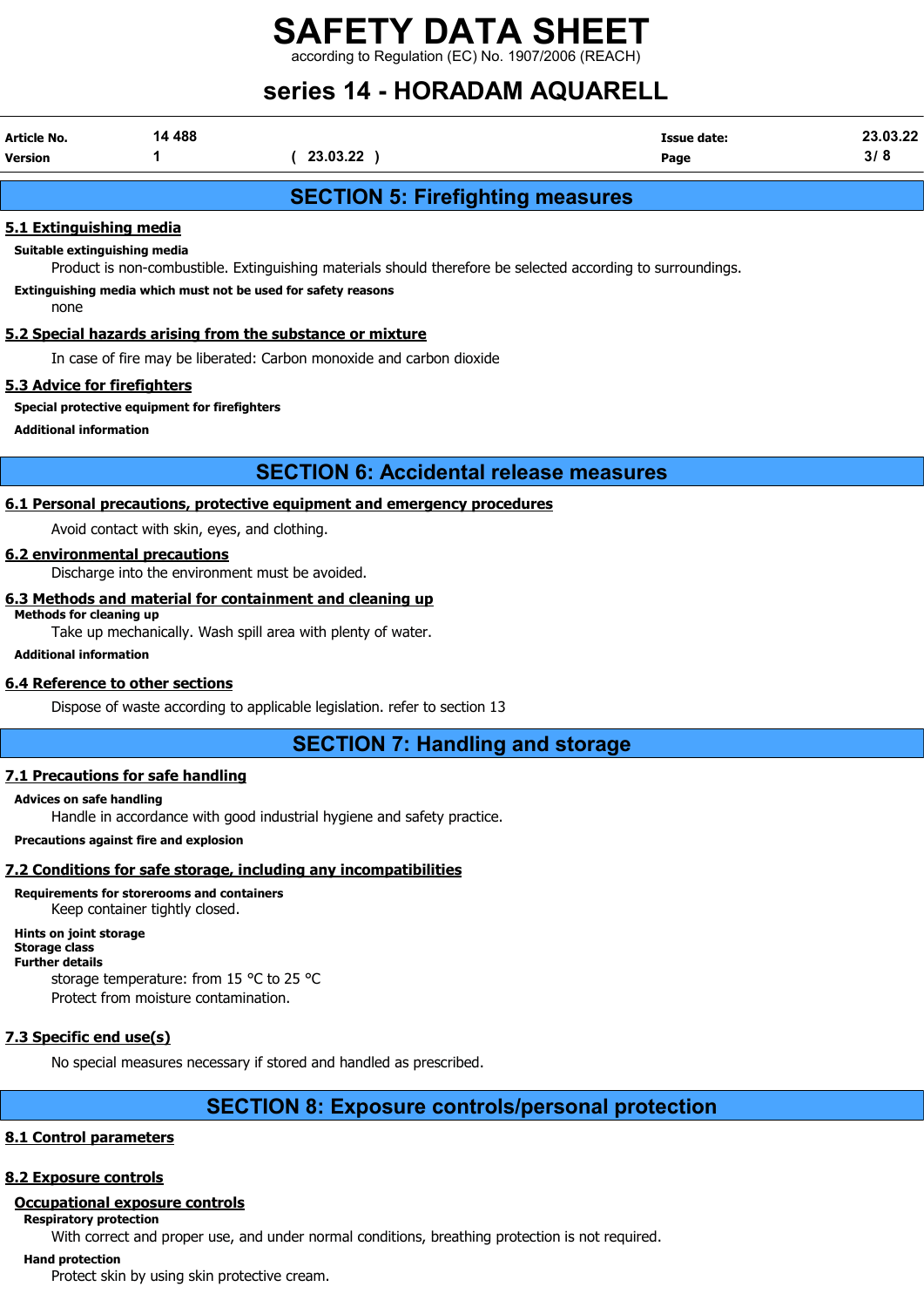according to Regulation (EC) No. 1907/2006 (REACH)

## series 14 - HORADAM AQUARELL

| Article No. | 14 488 |          | Issue date: | 23.03.22 |
|-------------|--------|----------|-------------|----------|
| Version     |        | 23.03.22 | Page        | , ,      |

Eye protection

**Goggles** 

Body protection

Wear suitable protective clothing. Wash contaminated clothing prior to re-use.

General protection and hygiene measures After work, wash hands and face.

#### SECTION 9: Physical and chemical properties

#### 9.1 information on basic physical and chemical properties

Form solid / pasty Colour blue Odour almost odourless

|                                     | min | max        |       |
|-------------------------------------|-----|------------|-------|
| <b>Melting point/freezing point</b> |     |            |       |
| Initial boiling point and           |     |            |       |
| boiling range                       |     |            |       |
| <b>Flammability</b>                 |     |            |       |
| <b>Explosion limits</b>             |     |            |       |
| Flash point/flash point range       |     |            |       |
| <b>Ignition temperature</b>         |     |            |       |
| PH                                  | 4   | 6,5        |       |
| <b>Viscosity</b>                    |     |            |       |
| <b>Solubility</b>                   |     |            |       |
| <b>Partition coefficient:</b>       |     |            |       |
| n-octanol/water                     |     |            |       |
| Vapour pressure                     |     |            |       |
| Density and/or relative             |     | $1,8$ kg/l | 20 °C |
| density                             |     |            |       |
| <b>Relative vapour density</b>      |     |            |       |
| <b>Auto-ignition temperature</b>    |     |            |       |
| <b>Refraction index</b>             |     |            |       |

Danger of explosion

#### 9.2 Other information

### SECTION 10: Stability and reactivity

#### 10.1 Reactivity

No hazardous reaction when handled and stored according to provisions.

#### 10.2 Chemical stability

Product is stable under normal storage conditions.

#### 10.3 Possibility of hazardous reactions

#### 10.4 Conditions to avoid

frost and heat

#### 10.5 Incompatible materials

strong acids oxidizing agents Strong alkali

#### 10.6 Hazardous decomposition products

No known hazardous decomposition products.

#### SECTION 11: Toxicological information

#### 11.1 Information on hazard classes as defined in Regulation (EC) No 1272/2008

Toxicokinetics, metabolism and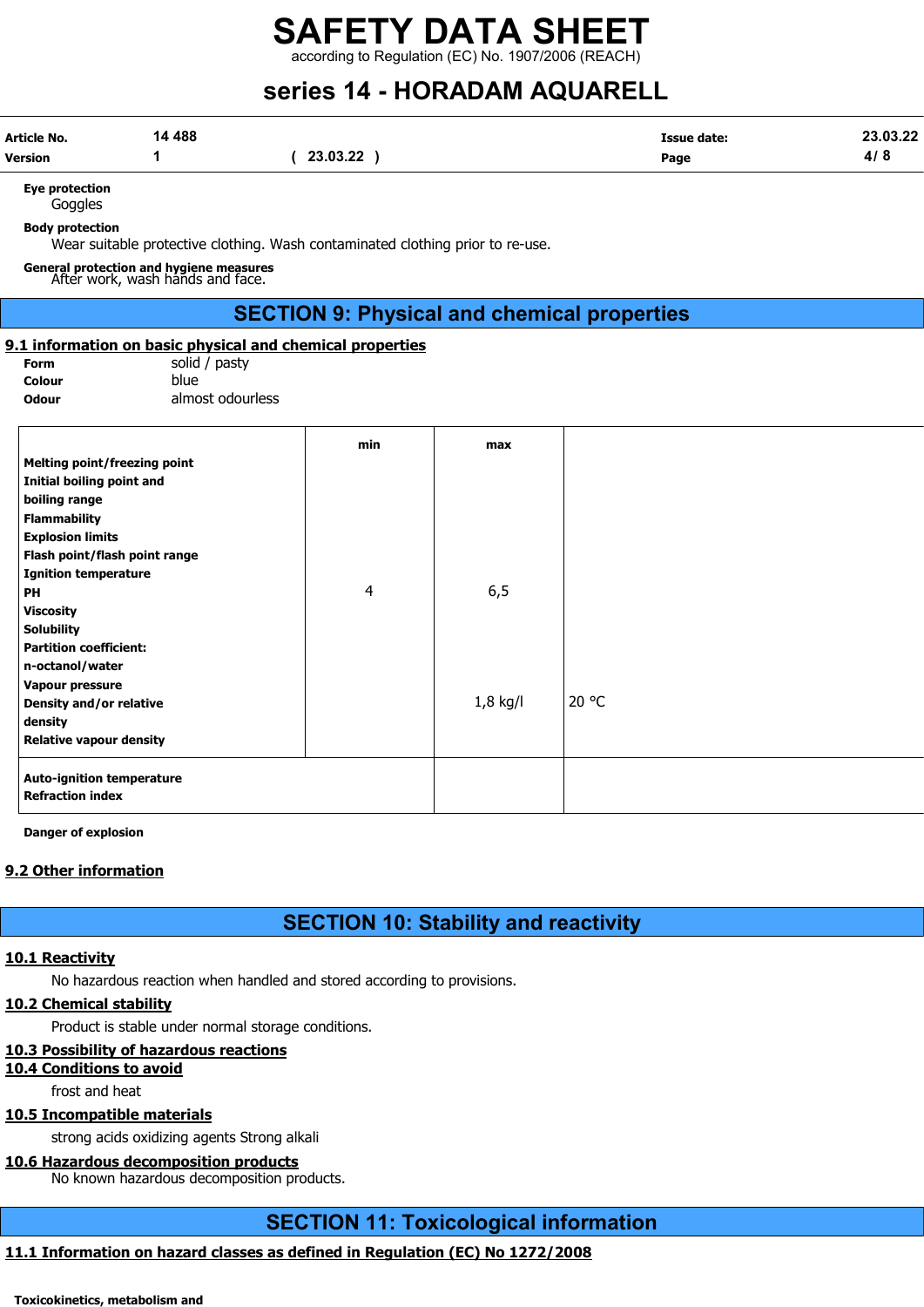according to Regulation (EC) No. 1907/2006 (REACH)

### series 14 - HORADAM AQUARELL

| Article No.<br>Version                | 14 4 8 8 | 23.03.22 | Issue date:<br>Page | 23.03.22<br>5/8 |
|---------------------------------------|----------|----------|---------------------|-----------------|
| distribution<br><b>Acute toxicity</b> |          |          |                     |                 |

No data available

In case of inhalation

#### No data available After swallowing

No data available In case of skin contact

No data available

After eye contact No data available

#### Practical experience

#### General remarks

#### 11.2 Information on other hazards

SECTION 12: Ecological information

#### 12.1 Toxicity

Aquatic toxicity Water Hazard Class 2 WGK catalog number General information

#### 12.2 Persistence and degradability

Further details Product is partially biodegradable. Oxygen demand

#### 12.3 Bioaccumulative potential

Bioconcentration factor (BCF) Partition coefficient: n-octanol/water

#### 12.4 Mobility in soil

No data available

#### 12.5 Results of PBT and vPvB assessment

No data available

#### 12.6 Endocrine disrupting properties

#### 12.7 Other adverse effects

### SECTION 13: Disposal considerations

#### 13.1 Waste treatment methods

#### **Product**

Waste key number

080112 waste paint and varnish other than those mentioned in 08 01 11 Recommendation

### Package

Waste key number Recommendation

Non-contaminated packages may be recycled. Handle contaminated packages in the same way as the substance itself.

#### Additional information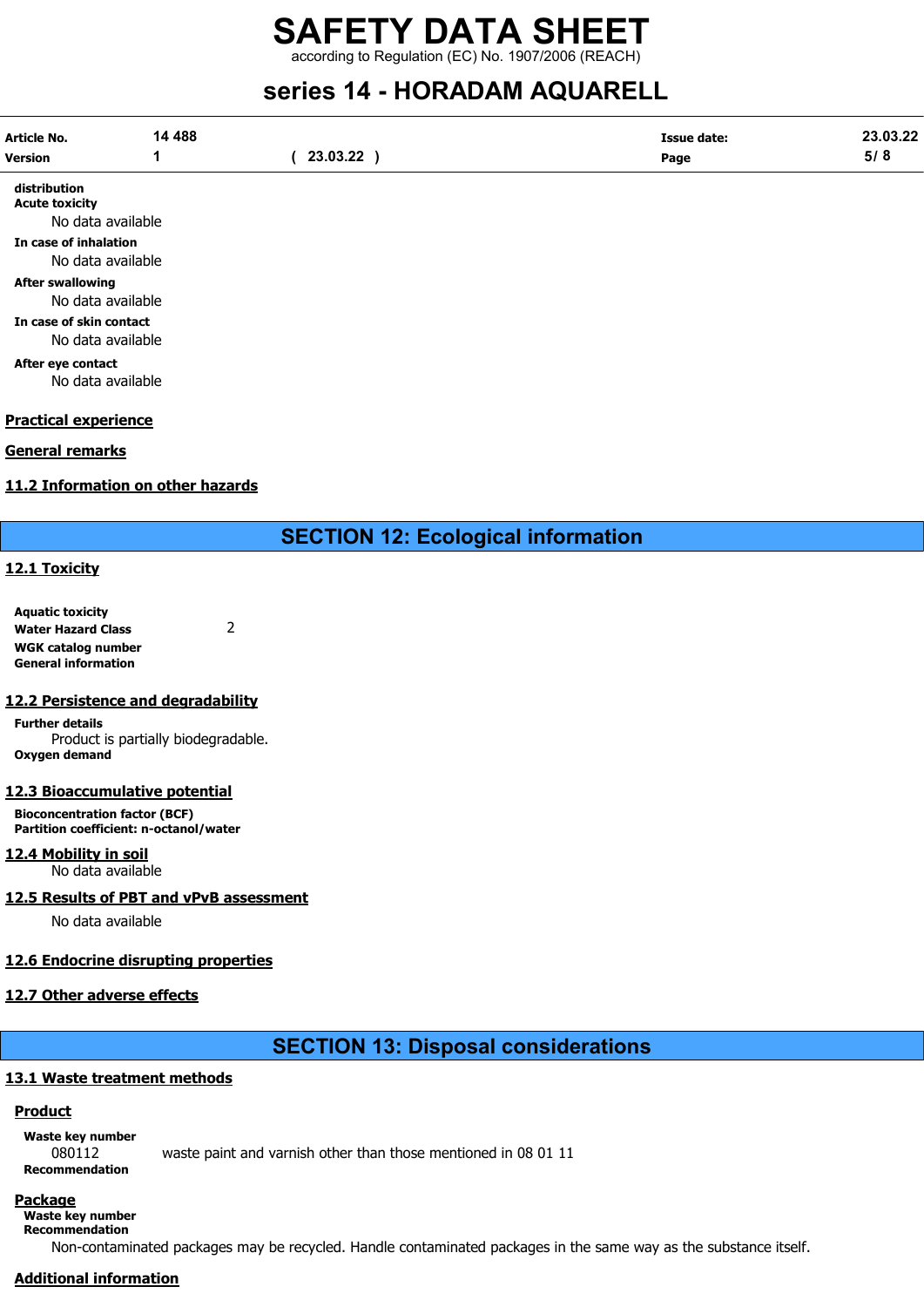according to Regulation (EC) No. 1907/2006 (REACH)

### series 14 - HORADAM AQUARELL

| Article No.    | 14 488 |          | Issue date: | 23.03.22 |
|----------------|--------|----------|-------------|----------|
| <b>Version</b> |        | 23.03.22 | Page        | 6/8      |

#### SECTION 14: Transport information

#### 14.1 UN number or ID number

#### 14.2 UN proper shipping name

ADR, ADN No dangerous good in sense of these transport regulations. IMDG, IATA

#### 14.3 Transport hazard class(es)

ADR, ADN IMDG IATA

#### 14.4 Packing group

#### 14.5 Environmental hazards

Marine Pollutant - IMDG

Marine Pollutant - ADN

#### 14.6 Special precautions for user

#### Land transport (ADR/RID)

Code: ADR/RID Kemmler-number Hazard label ADR Limited quantities Package: Instructions Package: Special Provisions Special provisions for packing together Portable tanks: Instructions Portable tanks: Special Provisions Tank coding Tunnel restriction Remarks EQ Special Provisions

#### Inland waterway craft (ADN)

Hazard label Limited quantities Transport permitted Equipment necessary Ventilation Remarks EQ Special Provisions

#### Sea transport (IMDG)

EmS Special Provisions Limited quantities Package: Instructions Package: Special Provisions IBC: Instructions IBC: Provisions Tank instructions IMO Tank instructions UN Tank instructions Special Provisions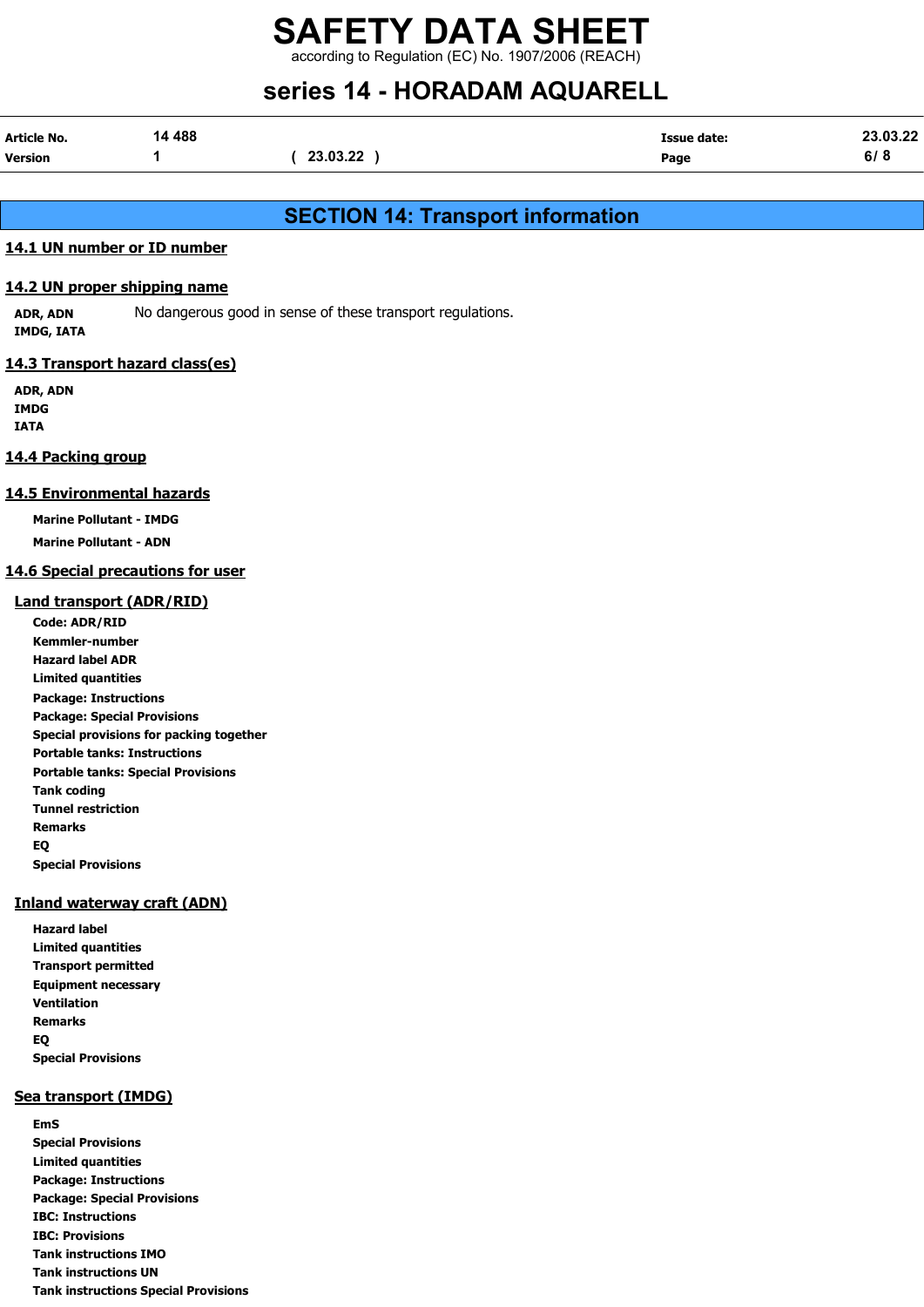### SAFETY DATA SHEET according to Regulation (EC) No. 1907/2006 (REACH)

## series 14 - HORADAM AQUARELL

| Article No.    | 14 488 |          | Issue date:<br>$\begin{array}{cccccccccccccc} \multicolumn{4}{c}{} & \multicolumn{4}{c}{} & \multicolumn{4}{c}{} & \multicolumn{4}{c}{} & \multicolumn{4}{c}{} & \multicolumn{4}{c}{} & \multicolumn{4}{c}{} & \multicolumn{4}{c}{} & \multicolumn{4}{c}{} & \multicolumn{4}{c}{} & \multicolumn{4}{c}{} & \multicolumn{4}{c}{} & \multicolumn{4}{c}{} & \multicolumn{4}{c}{} & \multicolumn{4}{c}{} & \multicolumn{4}{c}{} & \multicolumn{4}{c}{} & \multicolumn{4}{c}{} & \multicolumn{4}{c}{} & \$ | 23.03.22                          |
|----------------|--------|----------|-------------------------------------------------------------------------------------------------------------------------------------------------------------------------------------------------------------------------------------------------------------------------------------------------------------------------------------------------------------------------------------------------------------------------------------------------------------------------------------------------------|-----------------------------------|
| <b>Version</b> |        | 23.03.22 | Page                                                                                                                                                                                                                                                                                                                                                                                                                                                                                                  | $\rightarrow$ $\rightarrow$<br>O. |

Stowage and segregation Properties and observations Remarks EQ

#### Air transport (IATA-DGR)

| Hazard                      |
|-----------------------------|
| Passenger                   |
| Passenger LQ                |
| Cargo                       |
| ERG                         |
| <b>Remarks</b>              |
| EQ                          |
| <b>Special Provisioning</b> |

#### 14.7 Maritime transport in bulk according to IMO instruments

No data available

SECTION 15: Regulatory information

#### 15.1 Safety, health and environmental regulations/legislation specific for the substance or mixture

#### National regulations

#### **Europe**

Contents of VOC [%] 0 Contents of VOC [g/L] Further regulations, limitations and legal requirements

#### **Germany**

Storage class Water Hazard Class 2 WGK catalog number Incident regulation Information on working limitations Further regulations, limitations and legal requirements

#### **Denmark**

Further regulations, limitations and legal requirements

#### Hungary

Further regulations, limitations and legal requirements

#### Great Britain

Further regulations, limitations and legal requirements

#### Switzerland

Contents of VOC [%] Further regulations, limitations and legal requirements

#### **USA**

Further regulations, limitations and legal requirements Federal Regulations State Regulations

#### **Japan**

Further regulations, limitations and legal requirements